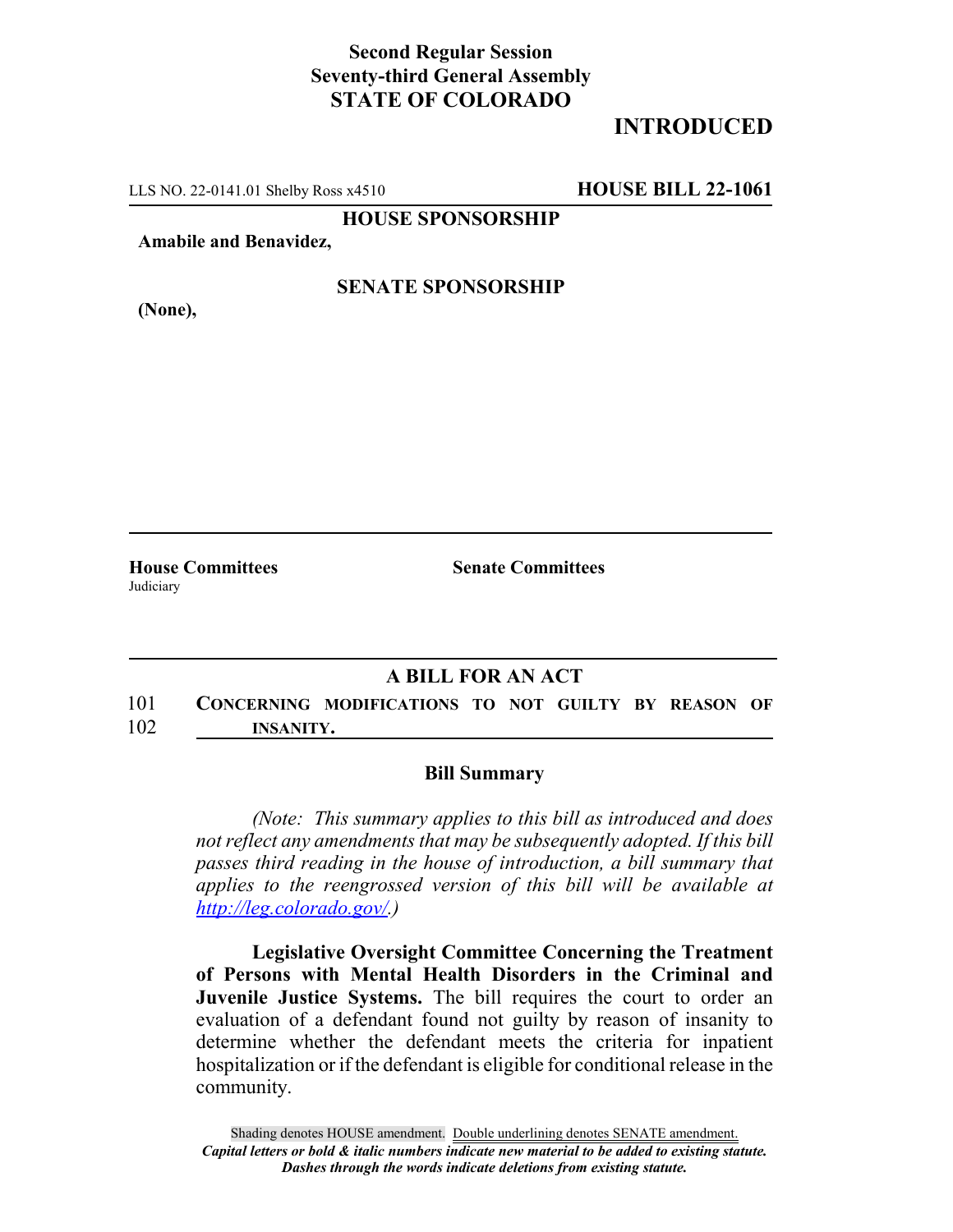No later than 10 days after receiving the evaluation, the court shall hold a hearing to determine whether to order inpatient hospitalization or to authorize release of the defendant for community placement or conditional release on the grounds that the defendant does not have an abnormal mental condition that is likely to cause the defendant to be dangerous to the defendant's self, others, or the community in the reasonably foreseeable future; is capable of distinguishing right from wrong; and the defendant has substantial capacity to conform the defendant's conduct to the requirement of law.

The bill prohibits a defendant found not guilty by reason of insanity from remaining confined in inpatient hospitalization for a period in excess of the maximum term of confinement that could be imposed for only the single most serious offense with which the defendant is found not guilty by reason of insanity, less 30% for a misdemeanor offense and less 50% for a felony offense. This prohibition does not apply to defendants found not guilty by reason of insanity for a class 1 or class 2 felony.

Upon conclusion of the maximum period of confinement, the court may stay the termination for 21 days to identify whether the defendant meets the requirements for certification or the provision of services. Beginning January 1, 2024, if, after hearing all relevant evidence, the court finds the requirements for certification have been established by clear and convincing evidence, the court shall make an order of commitment to the office of behavioral health in the department of human services. The office of behavioral health has the right to delegate physical custody of the defendant to an appropriate, approved treatment facility on an outpatient or inpatient basis.

Current law requires the court to order a release examination of the defendant when a current examination has not already been furnished or when either the prosecution or defense moves for an examination of the defendant at a different institution or by different experts. The bill specifies what information the release examination must include.

The bill requires the medical professional treating the defendant to develop a report certifying whether the defendant continues to meet the criteria for ongoing inpatient hospitalization. The chief executive officer of the facility in which the defendant is confined shall submit the report to the court on an annual basis.

2 **SECTION 1.** In Colorado Revised Statutes, 16-8-105.5, **amend**

3 (4) and (5); and **add** (6) as follows:

### 4 **16-8-105.5. Procedure after plea for offenses committed on or**

<sup>1</sup> *Be it enacted by the General Assembly of the State of Colorado:*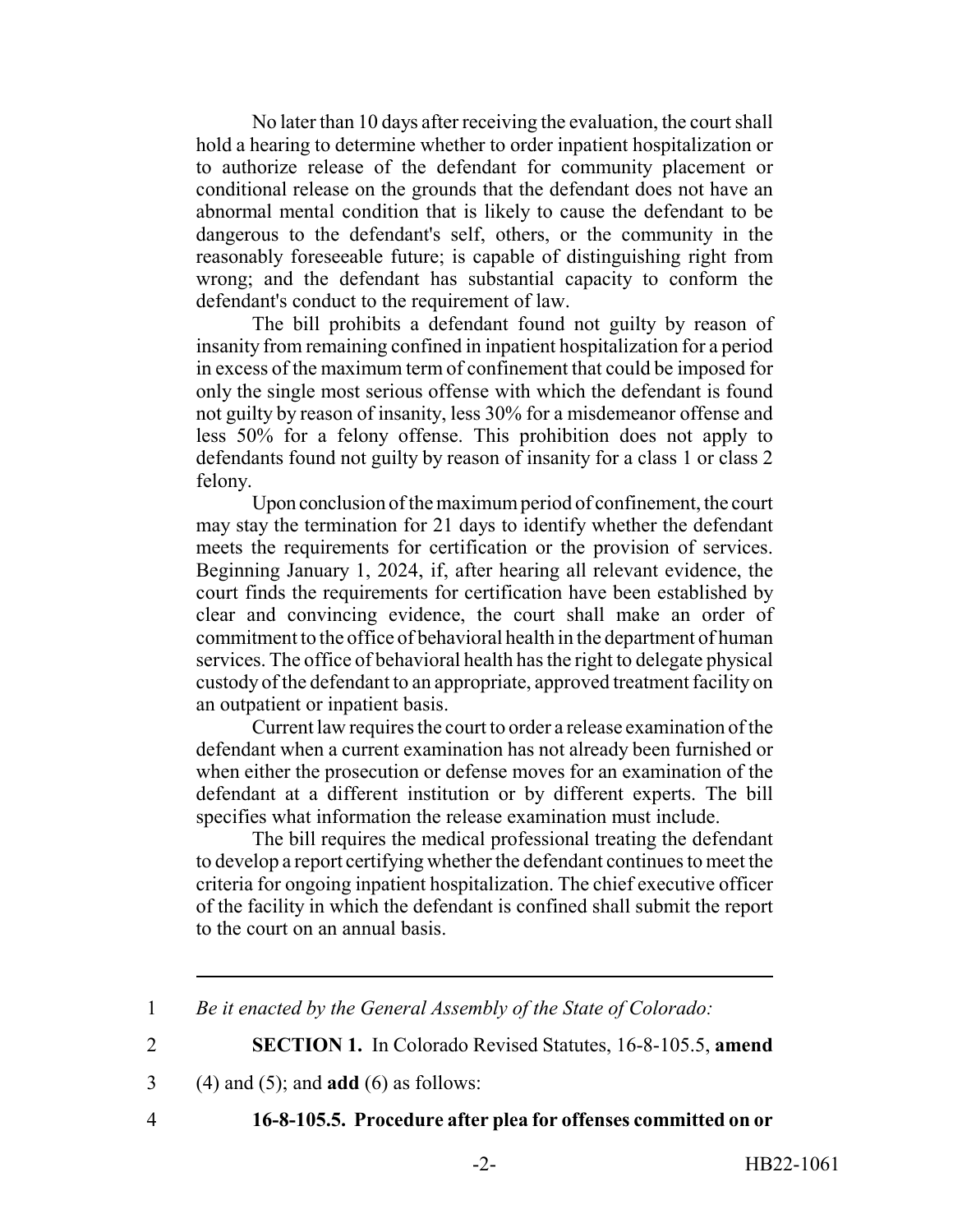**after July 1, 1995.** (4) (a) If the trier of fact finds the defendant not 2 guilty by reason of insanity, the court shall commit the defendant to the custody of the department of human services until such time as the 4 defendant is found eligible for release. ORDER AN EVALUATION OF THE DEFENDANT BY A MEDICAL EXPERT IN MENTAL DISORDERS, AS DEFINED IN SECTION 16-8-115 (2)(a), TO DETERMINE WHETHER THE DEFENDANT MEETS THE CRITERIA FOR INPATIENT HOSPITALIZATION OR IF THE DEFENDANT IS ELIGIBLE FOR CONDITIONAL RELEASE IN THE COMMUNITY. THE EVALUATION MUST BE COMPLETED WITHIN THIRTY DAYS AFTER THE COURT'S ORDER AND MAY TAKE PLACE IN THE COMMUNITY OR, IF THE COURT FINDS IT NECESSARY, AT A FACILITY DESIGNATED BY THE EXECUTIVE DIRECTOR OF THE DEPARTMENT OF HUMAN SERVICES. THE DEFENDANT MEETS THE CRITERIA FOR INPATIENT HOSPITALIZATION IF THE DEFENDANT HAS AN ABNORMAL MENTAL CONDITION THAT WOULD BE LIKELY TO CAUSE THE DEFENDANT TO BE DANGEROUS TO THE DEFENDANT'S SELF, OTHERS, OR TO THE COMMUNITY IN THE REASONABLY FORESEEABLE FUTURE; THE DEFENDANT IS INCAPABLE OF DISTINGUISHING RIGHT FROM WRONG; AND THE DEFENDANT LACKS SUBSTANTIAL CAPACITY TO CONFORM THE DEFENDANT'S CONDUCT TO THE REQUIREMENTS DESCRIBED IN SECTION 16-8-120 (3). THE DEFENSE OR PROSECUTING ATTORNEY MAY REQUEST AN ADDITIONAL EVALUATION BY A MEDICAL EXPERT IN MENTAL DISORDERS OF THE DEFENDANT'S CHOOSING PURSUANT TO SECTION 16-8-108.

(b) THE EVALUATION REPORT MUST INCLUDE:

25 (I) A SUMMARY OF THE MATERIALS REVIEWED, ASSESSMENTS 26 CONDUCTED, AND OTHER BASES OF OPINION RENDERED;

**(II)** THE DEFENDANT'S CURRENT DIAGNOSIS AND WHETHER THE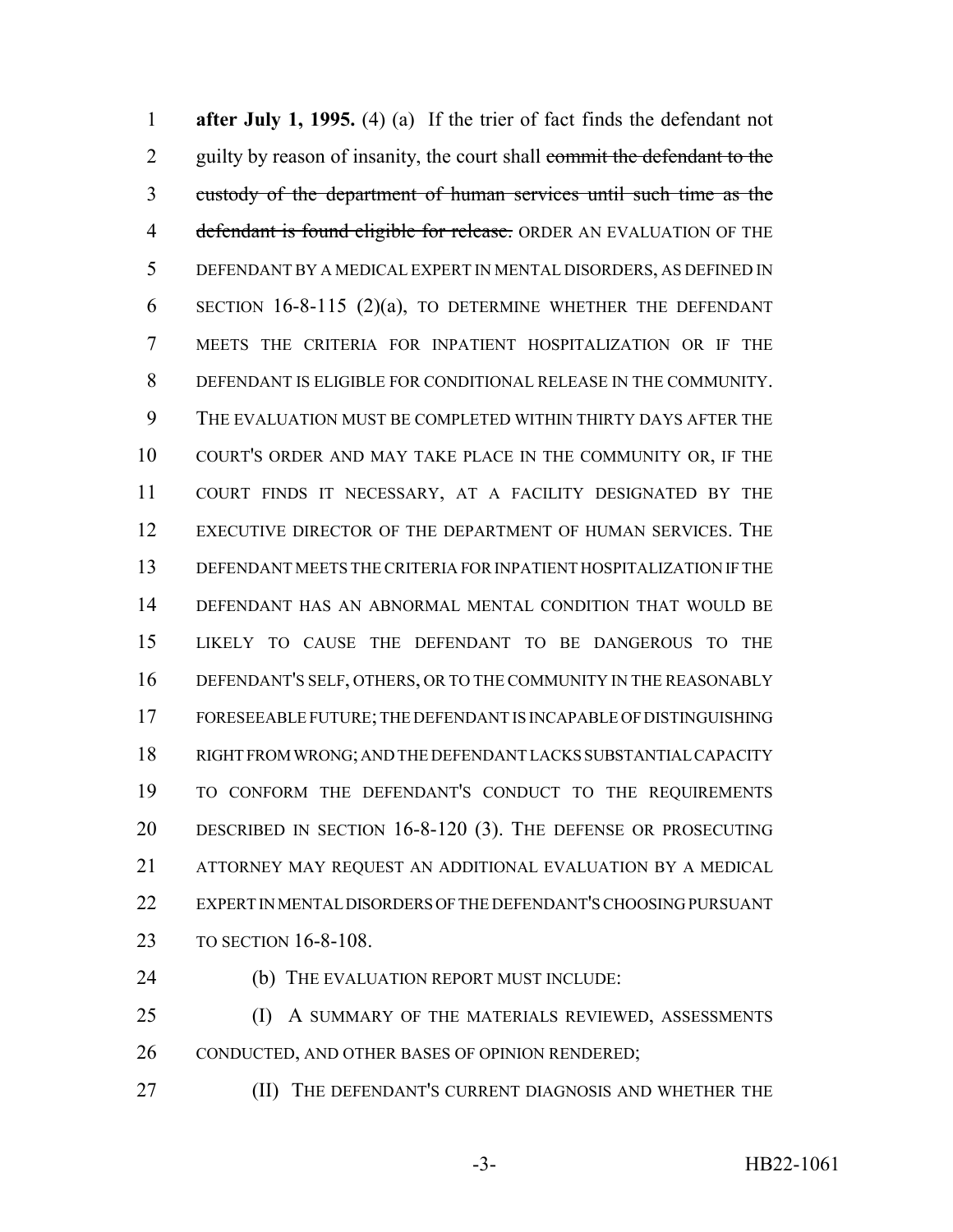DEFENDANT IS IN REMISSION;

 (III) INFORMATION ON MEDICATIONS CURRENTLY PRESCRIBED TO THE DEFENDANT FOR PSYCHIATRIC CONDITIONS AND WHETHER THE DEFENDANT IS COMPLIANT WITH TAKING THE PRESCRIBED MEDICATIONS;

 (IV) AN INITIAL ASSESSMENT OF THE DEFENDANT'S RISK OF REOFFENDING, INCLUDING A SUMMARY OF THE DEFENDANT'S TREATMENT NEEDS BY UTILIZING THE RISK-NEED-RESPONSIVITY MODEL;

8 (V) A SUMMARY OF THE SPECIFIC TREATMENT AVAILABLE TO THE DEFENDANT IN THE COMMUNITY AND THE SPECIFIC TREATMENT THE DEFENDANT MAY RECEIVE AT A FACILITY DESIGNATED BY THE EXECUTIVE 11 DIRECTOR OF THE DEPARTMENT OF HUMAN SERVICES;

**(VI) A SUMMARY OF WHETHER AND HOW ONGOING RISKS COULD** 13 BE MANAGED IF PLACEMENT IN THE COMMUNITY WERE GRANTED; AND

14 (VII) AN OPINION AS TO WHETHER THE DEFENDANT CURRENTLY MEETS THE CRITERIA FOR INPATIENT HOSPITALIZATION AS DESCRIBED IN SUBSECTION (4)(a) OF THIS SECTION, CITING SPECIFIC FACTS AND EVIDENCE SUPPORTING THE OPINION.

 (c) NO LATER THAN TEN DAYS AFTER RECEIVING THE EVALUATION, UNLESS CONTINUED BY EITHER PARTY, THE COURT SHALL HOLD A HEARING TO DETERMINE WHETHER TO ORDER INPATIENT HOSPITALIZATION OR TO AUTHORIZE RELEASE OF THE DEFENDANT FOR COMMUNITY PLACEMENT OR CONDITIONAL RELEASE ON THE GROUNDS THAT THE DEFENDANT DOES NOT HAVE AN ABNORMAL MENTAL CONDITION THAT IS LIKELY TO CAUSE THE DEFENDANT TO BE DANGEROUS TO THE DEFENDANT'S SELF, OTHERS, OR TO THE COMMUNITY IN THE REASONABLY FORESEEABLE FUTURE; IS CAPABLE OF DISTINGUISHING RIGHT FROM WRONG; AND THE DEFENDANT HAS SUBSTANTIAL CAPACITY TO CONFORM THE DEFENDANT'S CONDUCT TO THE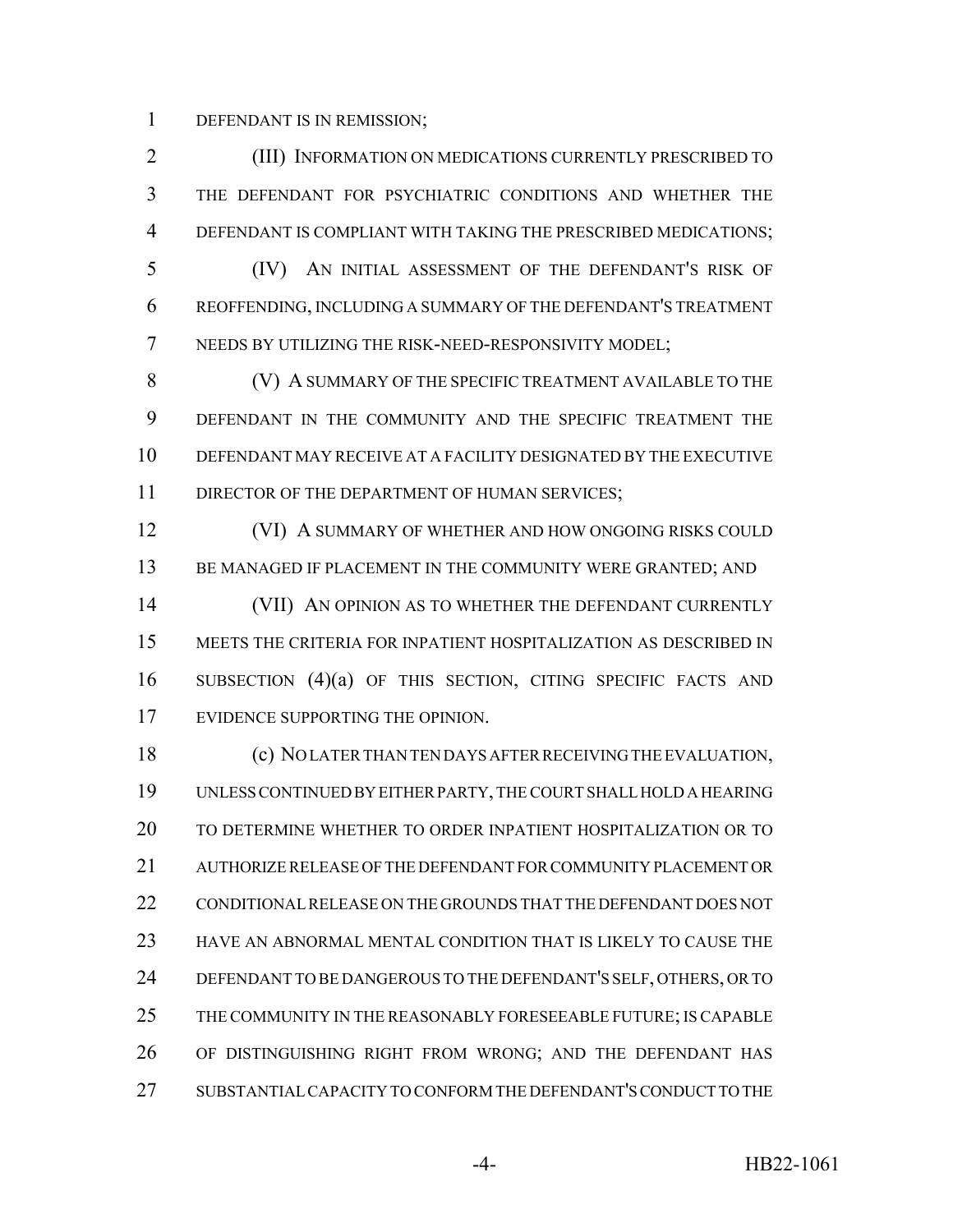REQUIREMENTS OF LAW. AT THE HEARING, THE PROSECUTION AND DEFENSE MAY PRESENT EVIDENCE AND ARGUMENT.

 (d) IF THE COURT ORDERS INPATIENT HOSPITALIZATION, the executive director of the department of human services shall designate the state facility at which the defendant shall be held for care and psychiatric treatment and may transfer the defendant from one facility to another if in the opinion of the director it is desirable to do so in the interest of the proper care, custody, and treatment of the defendant or the protection of the public or the personnel of the facilities in question.

 (e) IF THE COURT ORDERS COMMUNITY PLACEMENT OR CONDITIONAL RELEASE, THE COURT SHALL SET CONDITIONS OF RELEASE AS 12 OUTLINED IN SECTION 16-8-115 (3)(a) AND THE DEPARTMENT OF HUMAN SERVICES SHALL HAVE THE SAME OBLIGATIONS AS PROVIDED IN SECTION 16-8-115 REGARDING CONDITIONAL RELEASE OR IN SECTION 16-8-118 REGARDING TEMPORARY PHYSICAL REMOVAL FOR TREATMENT, INCLUDING COMMUNITY PLACEMENT.

 (5) (a) This section shall apply to offenses committed on or after *July 1, 1995.* A DEFENDANT FOUND NOT GUILTY BY REASON OF INSANITY SHALL NOT REMAIN CONFINED IN INPATIENT HOSPITALIZATION FOR A PERIOD IN EXCESS OF THE MAXIMUM TERM OF CONFINEMENT THAT COULD 21 BE IMPOSED FOR ONLY THE SINGLE MOST SERIOUS OFFENSE WITH WHICH 22 THE DEFENDANT IS FOUND NOT GUILTY BY REASON OF INSANITY, LESS THIRTY PERCENT FOR A MISDEMEANOR OFFENSE AND LESS FIFTY PERCENT FOR A FELONY OFFENSE; EXCEPT THAT THIS PROVISION DOES NOT APPLY TO A DEFENDANT FOUND NOT GUILTY BY REASON OF INSANITY FOR A CLASS 26 1 OR CLASS 2 FELONY. UPON CONCLUSION OF THE MAXIMUM PERIOD OF CONFINEMENT, THE COURT MAY STAY THE TERMINATION OF CONFINEMENT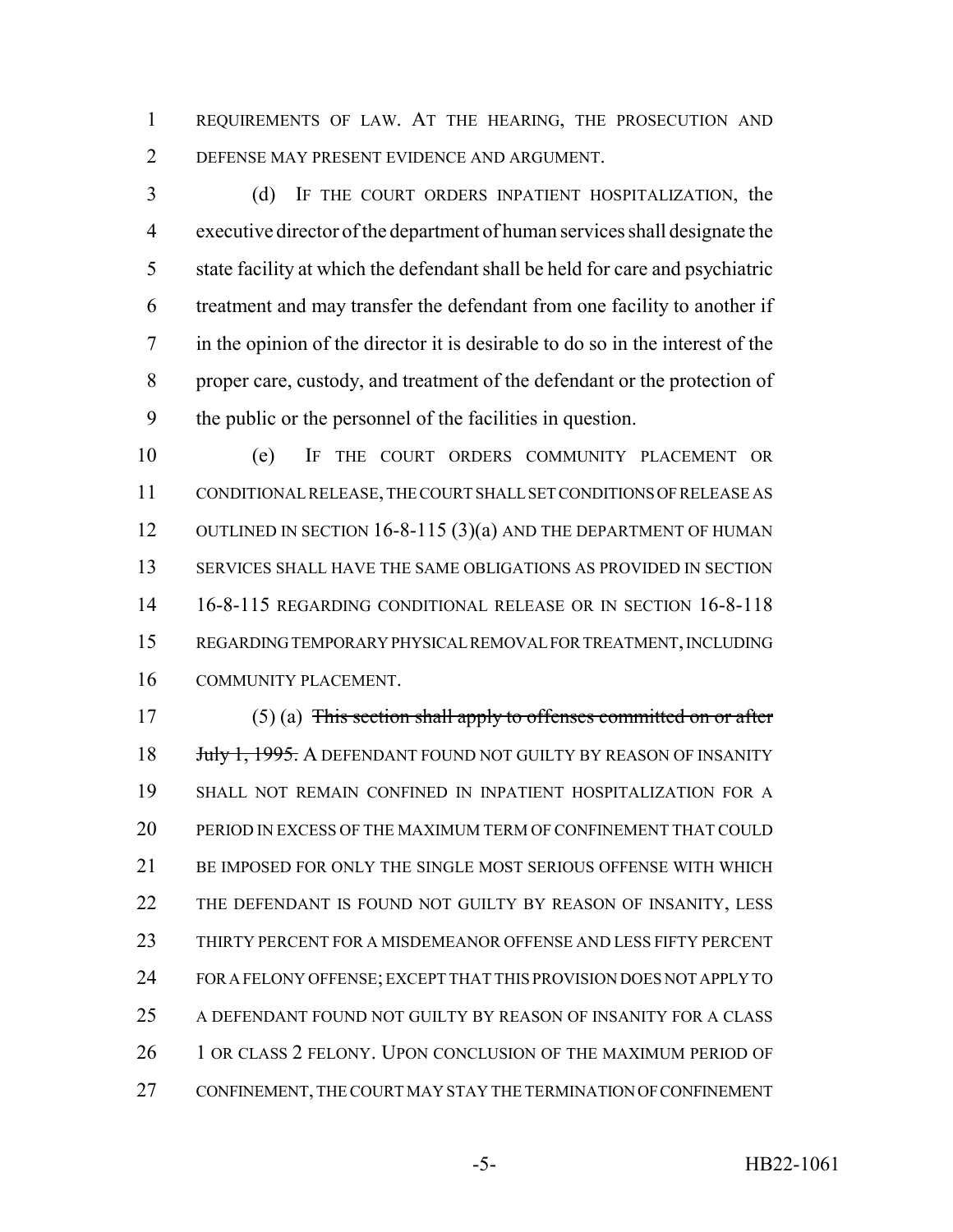FOR TWENTY-ONE DAYS TO IDENTIFY WHETHER THE DEFENDANT MEETS 2 THE REQUIREMENTS FOR CERTIFICATION PURSUANT TO ARTICLE 65 OF TITLE 27 OR FOR THE PROVISION OF SERVICES PURSUANT TO ARTICLE 10.5 OF TITLE 27 BY DIRECTING THE DEPARTMENT OF HUMAN SERVICES, OR ANY OTHER FACILITY DESIGNATED BY THE EXECUTIVE DIRECTOR OF THE DEPARTMENT OF HUMAN SERVICES, TO EVALUATE THE DEFENDANT FOR EMERGENCY MENTAL HEALTH NEEDS PURSUANT TO SECTION 27-65-105(6) OR CERTIFICATION PURSUANT TO SECTION 27-65-106. THE EVALUATION MAY TAKE PLACE WHERE THE DEFENDANT IS BEING HELD OR IN A FACILITY DESIGNATED BY THE EXECUTIVE DIRECTOR OF THE DEPARTMENT OF HUMAN SERVICES. THE EVALUATION MUST BE PERFORMED AS SOON AS POSSIBLE BUT NO LONGER THAN TWENTY-ONE DAYS AFTER THE EVALUATION IS ORDERED AND MUST IDENTIFY WHETHER THE DEFENDANT HAS A MENTAL HEALTH DISORDER AND, AS A RESULT OF THE MENTAL HEALTH DISORDER, IS AN IMMINENT DANGER TO THE DEFENDANT'S SELF OR OTHERS OR IS GRAVELY DISABLED.

 (b) (I) IF, AFTER HEARING ALL RELEVANT EVIDENCE, INCLUDING THE EVALUATION AND REPORT, THE COURT FINDS THE REQUIREMENTS FOR CIVIL CERTIFICATION HAVE BEEN ESTABLISHED BY CLEAR AND CONVINCING EVIDENCE, THE COURT SHALL MAKE AN ORDER OF COMMITMENT TO THE OFFICE OF BEHAVIORAL HEALTH IN THE DEPARTMENT OF HUMAN SERVICES. THE OFFICE HAS THE RIGHT TO DELEGATE PHYSICAL CUSTODY OF THE DEFENDANT TO AN APPROPRIATE, APPROVED TREATMENT FACILITY ON AN OUTPATIENT OR INPATIENT BASIS.

26 (6) THIS SECTION APPLIES TO OFFENSES COMMITTED ON OR AFTER JULY 1, 1995.

**(II) THIS SUBSECTION (5)(b) IS EFFECTIVE JANUARY 1, 2024.**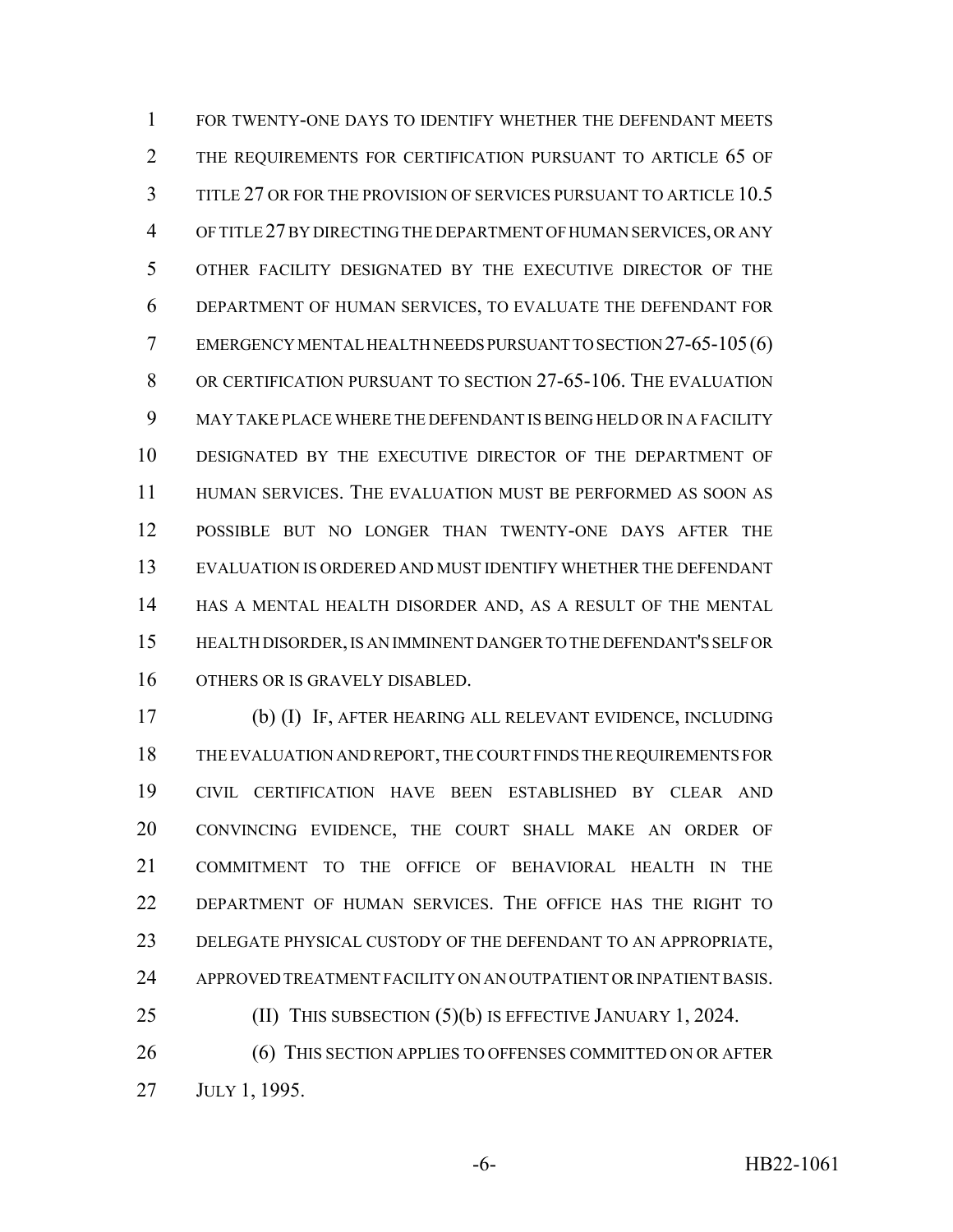**SECTION 2.** In Colorado Revised Statutes, 16-8-115, **amend** (1); 2 and  $\text{add}(2)(c)$  and  $(2)(d)$  as follows:

 **16-8-115. Release from commitment after verdict of not guilty by reason of insanity or not guilty by reason of impaired mental condition.** (1) IF A DEFENDANT IS COMMITTED FOR INPATIENT HOSPITALIZATION PURSUANT TO SECTION 16-8-105.5, the court may SUBSEQUENTLY order a release hearing at any time on its own motion, on motion of the prosecuting attorney, or on motion of the defendant. The court shall order a release hearing upon receipt of the report of the chief officer of the institution in which the defendant is committed that the defendant no longer requires hospitalization, as provided in section 16-8-116, or upon motion of the defendant made after one hundred eighty-two days following the date of the initial commitment order. Except for the first hearing following the initial commitment order, unless the court for good cause shown permits, the defendant is not entitled to a hearing within one year subsequent to a previous hearing.

17 (2) (c) THE RELEASE EXAMINATION REPORT MUST INCLUDE:

 (I) A SUMMARY OF THE MATERIALS REVIEWED, ASSESSMENTS CONDUCTED, AND OTHER BASES OF OPINION RENDERED;

**(II)** THE DEFENDANT'S CURRENT DIAGNOSIS AND WHETHER THE 21 DEFENDANT IS IN REMISSION:

 (III) INFORMATION ON MEDICATIONS CURRENTLY PRESCRIBED TO THE DEFENDANT FOR PSYCHIATRIC CONDITIONS AND WHETHER THE DEFENDANT IS COMPLIANT WITH TAKING THE PRESCRIBED MEDICATIONS; 25 (IV) AN INITIAL ASSESSMENT OF THE DEFENDANT'S RISK OF

 REOFFENDING, INCLUDING A SUMMARY OF THE DEFENDANT'S TREATMENT NEEDS BY UTILIZING THE RISK-NEED-RESPONSIVITY MODEL OR OTHER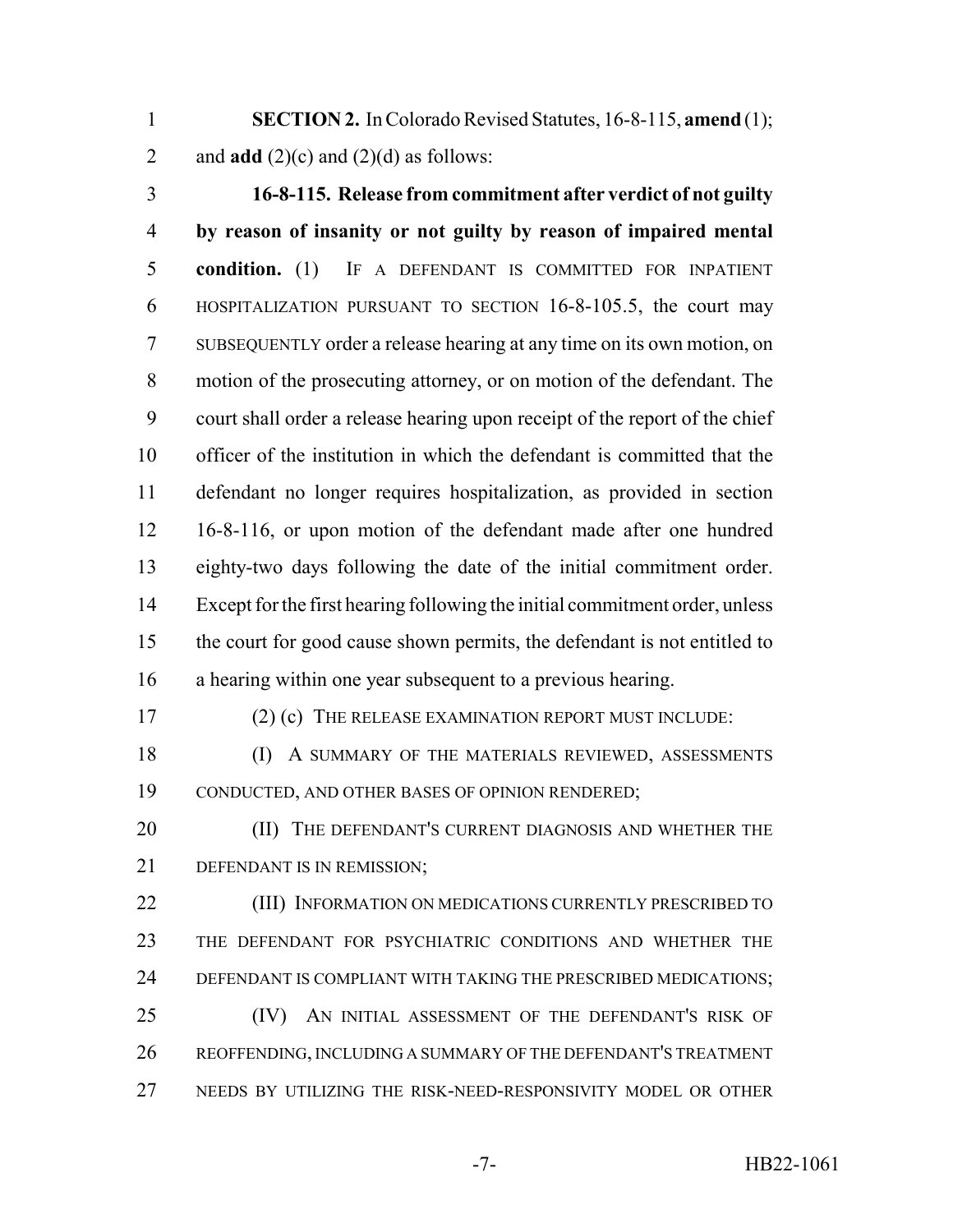EVIDENCE-BASED MODALITY;

 (V) A SUMMARY OF THE SPECIFIC TREATMENT AVAILABLE TO THE DEFENDANT IN THE COMMUNITY AND THE SPECIFIC TREATMENT THE DEFENDANT MAY RECEIVE AT A FACILITY DESIGNATED BY THE EXECUTIVE 5 DIRECTOR OF THE DEPARTMENT OF HUMAN SERVICES;

 (VI) A SUMMARY OF WHETHER AND HOW ONGOING RISKS COULD BE MANAGED IF PLACEMENT IN THE COMMUNITY WERE GRANTED; AND 8 (VII) AN OPINION AS TO WHETHER THE DEFENDANT CURRENTLY MEETS THE CRITERIA FOR INPATIENT HOSPITALIZATION AS DESCRIBED IN

 SECTION 16-8-105.5 (4)(a), CITING SPECIFIC FACTS AND EVIDENCE 11 SUPPORTING THE OPINION.

 (d) THE MEDICAL PROFESSIONAL TREATING THE DEFENDANT SHALL DEVELOP A REPORT CERTIFYING WHETHER THE DEFENDANT CONTINUES TO MEET THE CRITERIA FOR ONGOING INPATIENT HOSPITALIZATION.THE CHIEF EXECUTIVE OFFICER OF THE FACILITY IN WHICH THE DEFENDANT IS CONFINED SHALL ANNUALLY SUBMIT THE REPORT TO THE COURT. THE REPORT MUST BE SUBMITTED EACH YEAR BY THE DATE ON WHICH THE DEFENDANT WAS INITIALLY COMMITTED FOR INPATIENT HOSPITALIZATION UNLESS A RELEASE HEARING IS ORDERED WITHIN THE TWELVE MONTHS PRECEDING SUCH DATE. THE REPORT MUST INCLUDE THE SAME 21 INFORMATION IDENTIFIED IN SUBSECTION (2)(c) OF THIS SECTION, AS WELL AS A DESCRIPTION OF THE TYPE AND AMOUNT OF TREATMENT PROVIDED TO THE DEFENDANT SINCE THE LAST REPORT WAS FILED WITH THE COURT AND A PLAN FOR WHAT TREATMENT WILL BE PROVIDED IN THE FOLLOWING YEAR IF THE DEFENDANT REMAINS HOSPITALIZED. A COPY OF THE REPORT 26 MUST BE PROVIDED TO THE DEFENDANT, PROSECUTING ATTORNEY, AND ANY OTHER ATTORNEY OF RECORD. UPON RECEIPT AND AFTER REVIEW OF